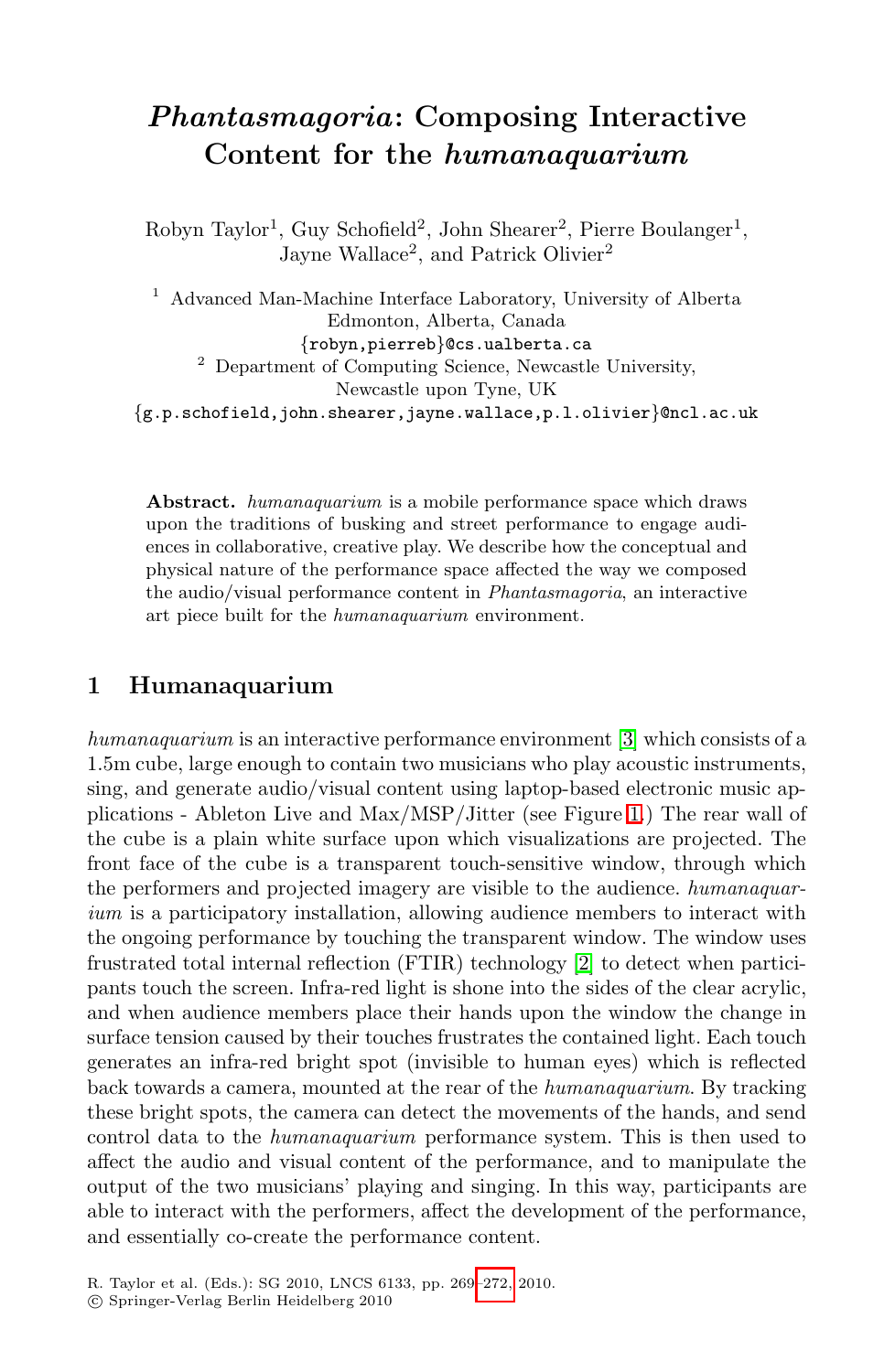

**Fig. 1.** A participant interacts with the two musicians inside the *humanaquarium*

### <span id="page-1-0"></span> $\overline{2}$ **2 Creating Compositions**

Our core creative team consists of two electronic artists and an interaction designer, however, in practice, the process of composing performance content and interative strategies for *humanaquarium's* participatory platform blurs these boundaries and each member of the team contributes jointly to the creative process. In our practice, we do not separate issues of interactivity from issues of composition, as the interaction between the audience and the musicians is critical to how the composition is realised during performance. Each composition is defined as an aesthetic and temporal structure upon which interactions between the audience and musicians will occur. In order to compose appropriate creative content which properly supports the peformance, the interaction mechanism and its impact on the performance experience must be considered concurrently to any musical and visual choices that are made. Our team handles this approach by composing audio/visual content alongside the development of interaction strategies, simultaneously composing new media content (video manipulations, audio tracks, etc.) while testing the mappings between participant touch and control system response.

We have written several different compositions for the *humanaquarium* environment. Our first set of performances, *Darkshines* and *Mariana*, used abstract imagery and a fluid soundscape to create an ethereal space within the *humanaquarium*. We used video footage featuring the movements of jellyfish (filmed by UK-based documentarian and videographer David Green) as well as a drifting, pulsating soundtrack which intensified in timbre and colour in response to participant touches. During the making of the works, interaction paradigms were established iteratively and concurrently with the content composition. The skeleton of the audio/visual content was outlined, providing a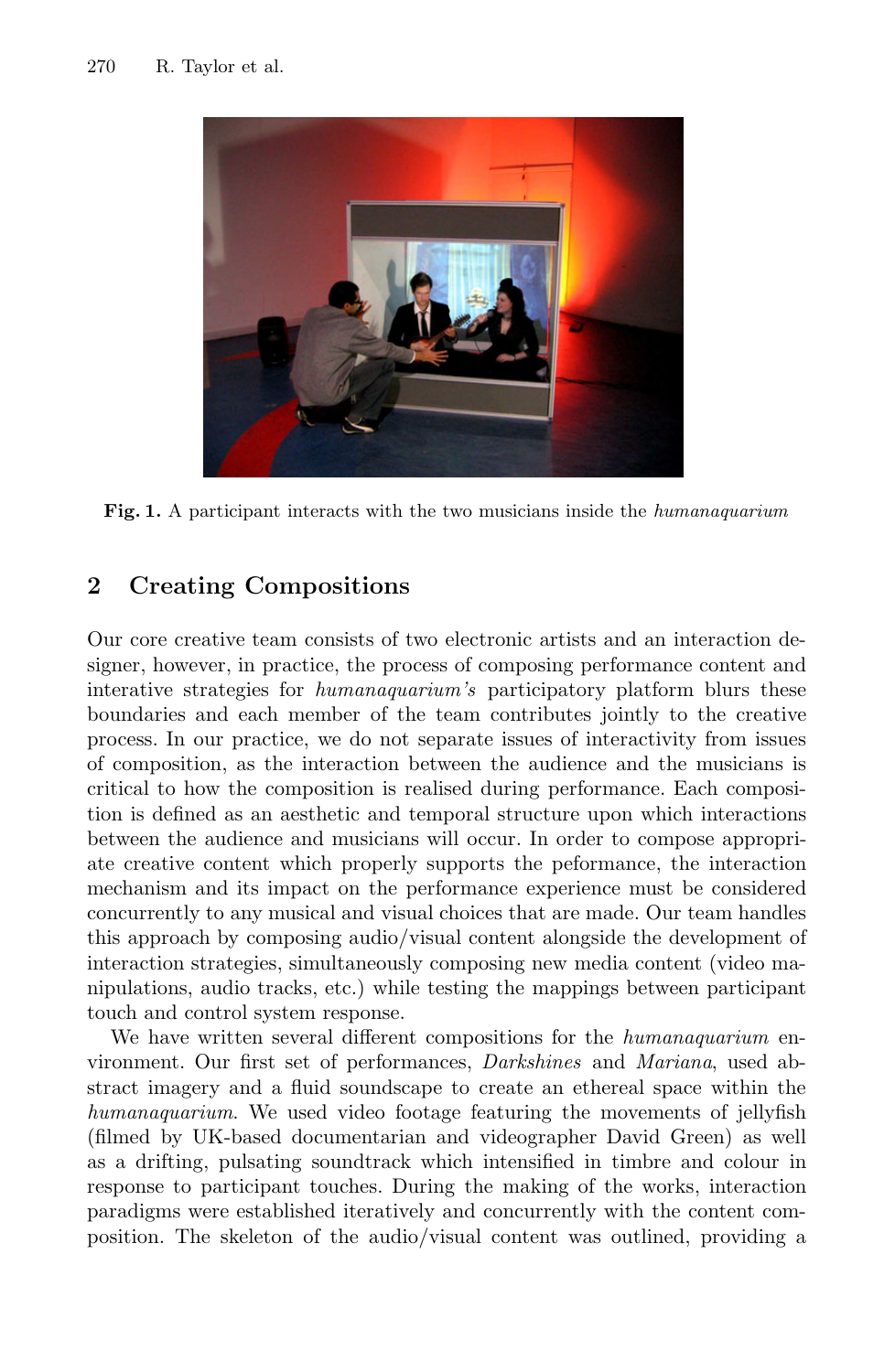starting point for the development and refinement of interactions and musical ideas. To complete the composition, musical and interactive ideas were proposed, quickly implemented and then evaluated against the existing composition. Ideas which seemed to encourage interesting interactions were explored more deeply, refined, and integrated into the composition, gradually adding increasing complexity and content to the piece. During this process, a huge overlap occurred in the roles of team members, with interactions setting the musical scene, and musical ideas suggesting new interactions – audio/visual content was developed so closely with interaction design that all three creators contributed simultaneously to the musical, visual and interactive aspects of the experience.

The eventual interaction strategy for *Darkshines* and *Mariana* was a relatively simple mapping of vertical touch placement to the proportion of heavy and light instrumentation, and left-right touch placement to various audio/visual effects on the two performers. Audience response to these aquatic pieces indicated that we had created a mysterious and imaginative space within the purposefully spartan confines of the sharp-edged *humanaquarium* structure. Encouraged by this response, we decided to explore this concept of 'spaces within and without' further, and intensify the surreality of the fantastical environment inside the aquariu[m](#page-3-3) [i](#page-3-3)n our subsequent performance, *Phantasmagoria*.

### 3 **3 Composition Strategies in** *Phantasmagoria*

The concept of 'phantasmagoria' – a feverish dreamlike series of shifting scenes, images and figures – not only describes well our creative intentions behind the piece but also refers to a 19th century device which incorporates projected imagery into theatrical performance [1]. As *humanaquarium* was designed from the outset to borrow from traditional theatrical practice, we decided to further emphasise the theatrical aspects of the performance in several ways. The cuboid shape and single-sided aspect referenced conventional proscenia with a projected backdrop similar to stage flats. In the design of *Phantasmagoria*, we intended to reinforce this by using visuals featuring stage-like setups. Previous compositions had featured semi-abstract moving canvases of jellyfish in aquaria. The variable depth of



**Fig. 2.** Scenes from *Phantasmagoria*